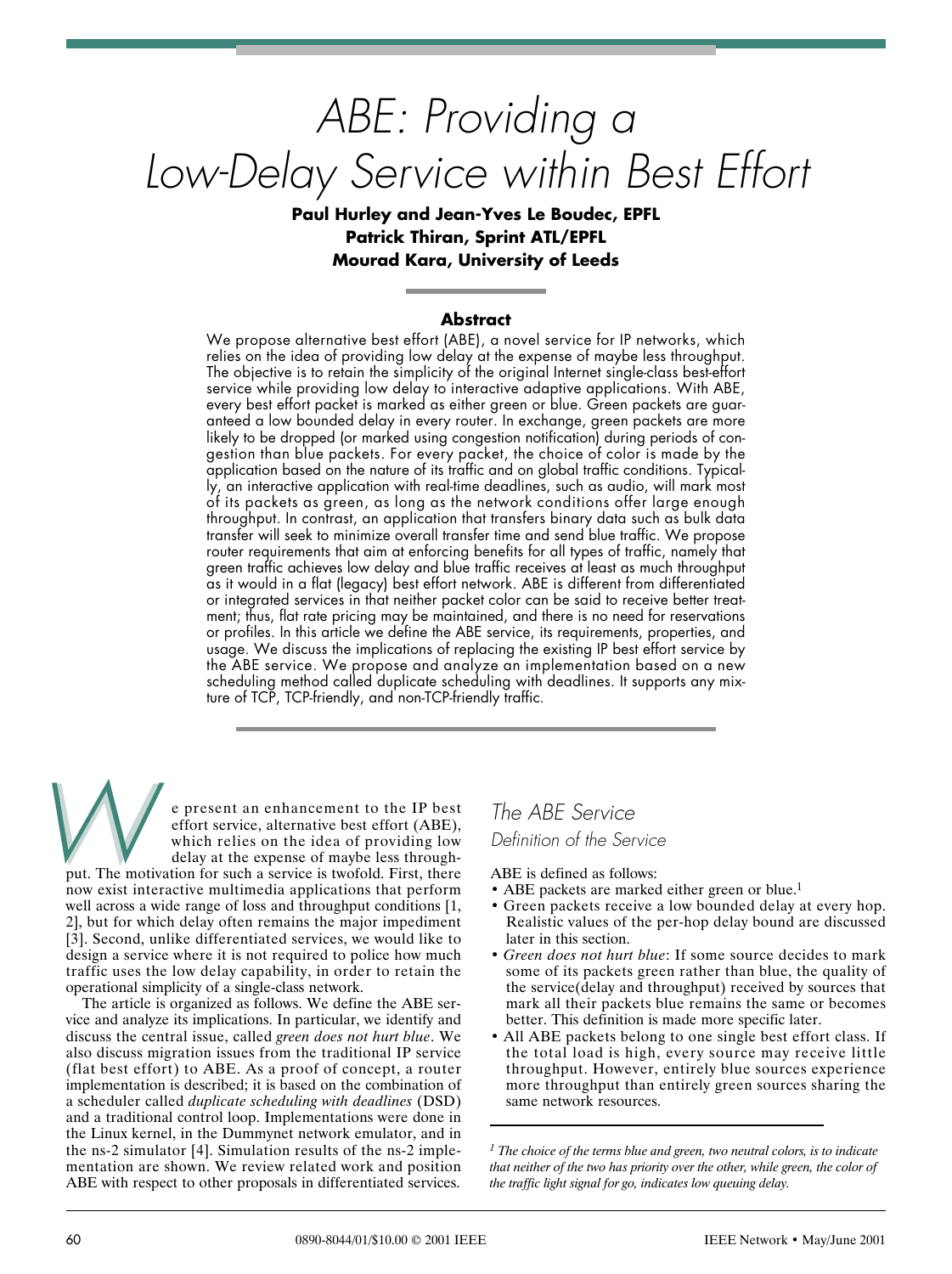A consequence of these requirements is that green packets are more likely to be dropped during bouts of congestion than blue packets, or, if explicit congestion notification (ECN)  $\overline{5}$  is used, to be marked with the congestion bit. ECN provides congestion feedback to the source by marking a bit in the packet header, enabling it to adjust to feedback without necessarily dropping its packets. For simplicity, in the rest of the article we consider only non-ECN-capable systems.

In essence, ABE can be thought of as allowing an application to trade delay for loss or less throughput by marking some packets green. The third requirement, green does not hurt blue, derives from the objective that the color chosen

by an application need not be policed. Indeed, if the third requirement is enforced, an application that decides to mark some packets green must do so because it values the low delay more than a potential increase in loss (or decrease in throughput); otherwise, it would mark its packets blue. In all cases, there is no penalty for other applications, which might choose to mark all their packets blue. This requirement also plays a role in interworking and migration (discussed later). Note that ABE supports traffic that may be only TCP-friendly or non-TCP-friendly, or a mixture of the two.

In Fig. 1 we illustrate how a TCP-friendly source would use the ABE service, by showing a simple simulation where an interactive adaptive audio source competes with *n* background sources for one bottleneck. The source has the choice of marking packets blue or green. Assume the source has a required minimum rate  $R_0$  in order to function properly, for a given loss pattern in the network. The rate  $R_0$  is shown by the horizontal dashed line. Also assume that the source is able to forward-correct packet losses, as long as the minimum rate is achieved (see [1] for such an application example; note that this would not be needed if ECN was used). The choice between green or blue is left to the audio application. It depends on its utility function  $u(R,D)$ , for a given throughput *R* and end-to-end network delay *D*. On this simplified example, we assume that the utility function for our source satisfies 1)  $u(R,D) = 0$  for  $R < R_0$  and 2)  $u(R,D)$ is a decreasing function of *D* only for  $R > R_0$ . In other words, once a minimum rate  $R_0$  is achieved which provides enough intelligibility, delay becomes the major impediment. For this source, the optimal strategy is to be green in the low load region, blue in the moderate load region, and to disconnect when the load is too high. Note that this example is oversimplified. In general we expect more complex utility functions to be used; see [6] for an actual audio source using such a utility function.

An ABE-aware source would probably use a color mixing strategy, where they would send some green packets and some blue. This would be used, for example, by a color adaptation algorithm that sends probe packets of either color in order to determine which region the source is currently operating in. This is perfectly permissible and considered normal practice. In fact, apart from possibly policing TCP friendliness if so required [7, 8], a network supporting ABE does not need to analyze individual flows. Unlike the multimedia source above, a source using TCP is probably more interested in its throughput and should thus mark all its packets blue. Intuitively, it is because automatic repeat request (ARQ) protocols such as TCP are more sensitive to packet loss than queuing delay,



■ Figure 1. *A possible strategy for a multimedia source using the ABE service.* 

although queuing delay does have an impact (see a later section for an illustration).

The Internet Engineering Task Force (IETF) mandates that non-TCP sources be TCP-friendly [10]; namely, the source should not receive more throughput than a TCP flow would. This is for reasons of fairness and to avoid congestion collapses. However, it is still the case that many multimedia flows are *not* TCP-friendly. Thus, the requirement that green does not hurt blue applies even if green traffic originates from non-TCP-friendly sources. Note that non-TCP-friendly sources may, in some cases, severely hurt other TCP-friendly sources, and this is true with or without ABE. The requirement simply means that giving low delay to such sources does not make things worse. A later section illustrates by simulation how an implementation based on DSD supports non-TCP-friendly sources.

At very high bit rates, queuing delays are in general expected to be low, and high-speed backbones probably will not need any delay differentiation. Hence, we currently expect ABE routers to be implemented at network peripherals, where bit rates are on the order of a few megabits per second (or even less for cellular radio systems). The value of the delay bound offered to the green service depends on how many hops are used by one flow. A multimedia flow probably uses a small number (2–6) of low-speed hops. An interactive audio application has a delay budget of 100–150 ms, out of which 50 ms may be allocated to network delay. As a result, we expect the green per-hop delay bound to be set to a value in the range of 5–20 ms.

#### *Green Does Not Hurt Blue*

In this section we define more accurately the service requirement that green does not hurt blue, introduced earlier. We subdivide the requirement into two parts. The first part addresses the case of non-TCP-friendly sources:

*Definition 1* — *Local transparency to blue — Consider the scenario of flat best effort, in which a node would forget the color and thus treat all ABE packets as one single best effort class. The node satisfies local transparency to blue if, for each packet that is blue in the original (ABE) scenario:*

- *The delay is not larger in the real, ABE scenario than in the flat best effort scenario.*
- *If the blue packet is not dropped (or marked with a congestion notification) in the flat best effort scenario, it is not dropped in the real ABE scenario.*

Later we describe DSD, which provides local transparency to blue.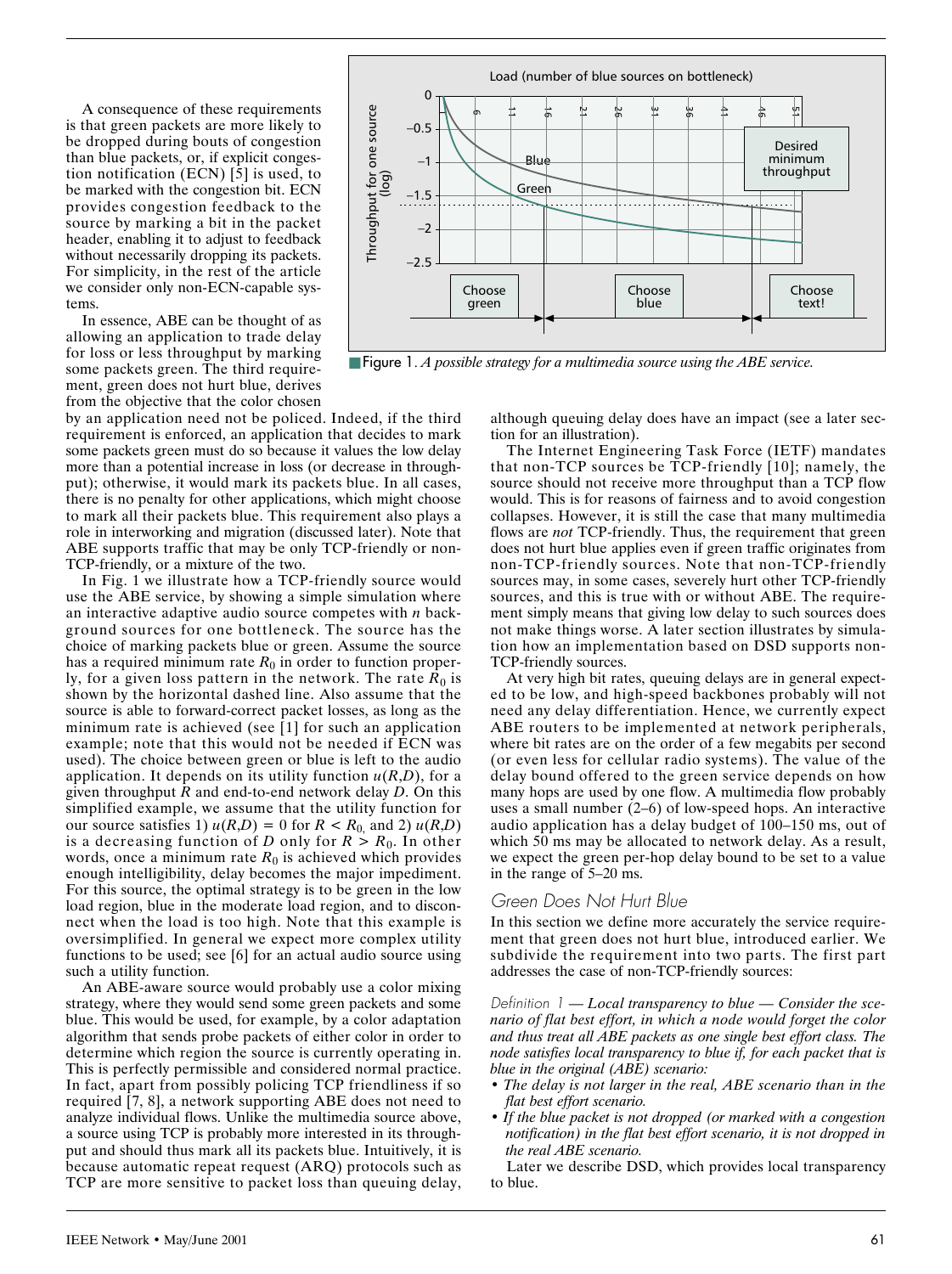Now if some sources sending green traffic are TCP-friendly and greedy, local transparency to blue may not be sufficient. Indeed, a common interpretation of TCP friendliness is that the source data rate should not exceed  $\theta$  given by

$$
\theta = \frac{s}{R\sqrt{\frac{2p}{3} + 3t_1\sqrt{\frac{3p}{8}p(1+32p^2)}}},
$$
\n(1)

where *R* is the round-trip time, *p* the rate of loss events,  $t_1$  the TCP retransmit time (roughly speaking, proportional to the round-trip time), and *s* is the packet size [10]. Thus, it is quite possible that, by becoming green, a TCP-friendly source would be allowed a higher data rate, due to the reduction in round trip time. Such a source would generate more packets than if it was blue, and there is the risk that, in some cases, it would hurt blue packets. This leads to the second part of the requirement.

*Definition 2* — *Throughput transparency to blue — Assume that sources employ a rate adaptation algorithm which conforms to a loss-throughput formula such as Eq. 1. To provide blue with throughput transparency, the ABE node should ensure that an entirely green flow gets a lesser or equal throughput than if it were blue.*

Unlike local transparency, throughput transparency seems impossible to implement exactly: On the one hand, it requires knowing the round trip time for every flow, which is not feasible in practice. On the other hand, the rate adaptation algorithm implemented by a source may significantly deviate from a straight application of Eq. 1. Indeed, the dependence of rate on round-trip time in Eq. 1 is not necessarily a desirable feature of a rate adaptation algorithm. It should not be confused with the fact that a source using many hops should receive less throughput. This latter fact is desirable, but is implemented by having a higher loss ratio. Further discussion on this is provided in [11]. Fixes have been suggested to rate adaptation algorithms that would remove the dependence of rate on round-trip time [12]. If such fixes were to become widespread, throughput transparency to blue would be an automatic consequence of local transparency to blue (which can be exactly implemented, e.g., with DSD). Thus, we consider the requirement for throughput transparency to be loose.

Our approach to providing throughput transparency to blue uses a controller that acts on a parameter *g* of the DSD scheduler, which controls the service received by green packets. *g* is a factor that determines, in case of a tie between green and blue, the probability of forwarding a green packet. The delay and loss ratio are monitored, and using Eq. 1, the controller adjusts *g* to make sure throughput transparency is maintained. The controller solves the issue of evaluating the round-trip time by observing that an underevaluation of green round-trip times is conservative for blues. Thus, the controller assumes that all flows are greedy and have a total round-trip time equal to the queuing time at this node plus a fixed virtual base value (20 ms in the implementation). This value is kept small to make it unlikely that the real value could be below it. A potential problem could be that the drop probability becomes higher than necessary for either green flows with higher round-trip times, nongreedy green flows, or nonadaptive green flows. However, our simulations indicate that the combination of the DSD scheduler and controller does not seem to produce that problem.

An alternative coarse implementation may consist of avoiding any single green flow from getting too large a fraction of throughput by examining the drop history for greens, as proposed in [8]. Researching such an alternative is a subject of future work.

## *Router Requirements*

Following from the discussion in the previous section, a router implementing ABE must:

- Provide low bounded delay to green packets; the delay bound is fixed by network management, probably in the 5–20 ms range.
- Provide local transparency to blue (definition 1).
- Provide throughput transparency to blue (definition 2).
- Preserve packet sequence within blue and within green.
- Keep green packet loss as low as possible while adhering to the above requirements.

The first three requirements directly derive from the previous discussion. The fourth requirement is because an implementation should try to make the use of green in the service as attractive as possible.

In today's Internet, it is considered desirable to preserve packet ordering, although this is not always enforced. Similarly, an ABE node is expected to preserve packet order as much as possible; however, the delay preference given to green may result in a green packet overtaking a blue one. It is desirable that any ABE implementation is also work-conserving, although this is not a strict requirement.

## *Interworking and Migration*

ABE may be used by an operator in two distinct ways: either as a separate service, or as a replacement of the flat (existing) best effort IP service. In this article we focus on the latter. Replacing flat best effort with ABE requires a rule for assigning a color to packets that do not have one (such packets come from a non-ABE source or network). The default is to assign blue to packets. Indeed, because of the characteristic that green does not hurt blue, ABE-unaware sources receive the same service as they would if the network were flat best effort. An operator might thus introduce ABE and let customers and other carriers gradually move to ABE, without any specific change to charging or control policies.

Conversely, consider an ABE-aware source that uses a concatenation of networks, some ABE, some flat best effort. We have mentioned earlier that an ABE-aware source probably has to implement a color adaptation algorithm. Now, depending on traffic conditions, the ABE source might see small or large delays, even for green traffic. This implies that the color adaptation algorithm should not make any quantitative assumption about the value of end-to-end delay guaranteed for green traffic. Reference [13] discusses how the ABE color can be encoded in the IP packet header.

# *Implementation*

In this section we present a router implementation model to support the ABE service. This implementation assumes that the router has only output port queuing. It is based on a new scheduling concept, DSD. We have also undertaken other implementations based on different scheduling concepts, which include a differential-dropper-based implementation in the ns2 simulator [14] (first outlined in [15]) and in the Linux kernel [16], and a dummy-packet-based implementation in the Dummynet emulator [16]. We describe DSD, discuss its compliance with the ABE router requirements as seen earlier, and show some experiment results from simulations.

Before delving into the details of the scheme's description, its motivation is first explained. One of the first schemes to implement ABE that might spring to mind is a first come first served (FCFS) scheduling discipline with a threshold drop policy to filter green packets. In such a scheme, blue packets would be accepted when the buffer is not full, while green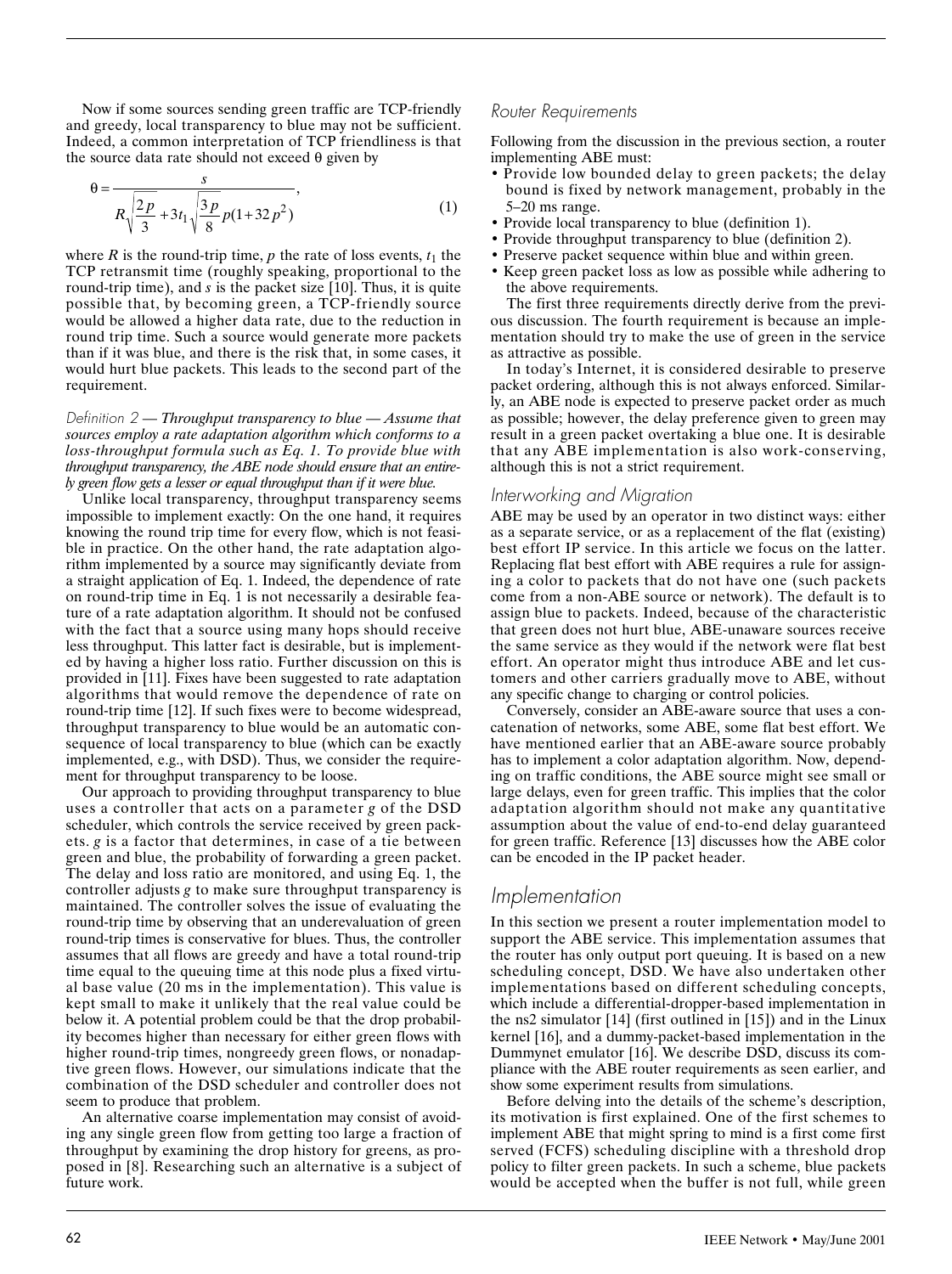packets would only be accepted if they can be served with a delay no greater than some maximum *d*.

Most of the time, though, there would be little or no incentive to be green. What is desired is to provide green with the best service possible while still ensuring that green does not hurt blue. Any significant extra gain by blue packets is at the expense of green ones. The gain blue packets would enjoy under ABE should be kept to a minimum such that there is still an incentive to use green packets whenever appropriate. This can be formalized by the following optimization problem: minimize the number of green losses subject to the following constraints:

- Green packets receive a queuing delay no larger than *d*.
- Local transparency to blue (definition 1) holds.
- The scheduling is work-conserving.
- No reordering: blue (respectively green) packets are served in the order of arrival.

A solution to this problem is the DSD, a new scheduling algorithm based on the concept of *duplicates*. Deadlines are assigned to packets as they arrive, green and blue packets are queued separately, and the deadlines of the packets at the head of blue and green queues are used to determine which is to be served next.

As previously discussed, throughput transparency as well as local transparency is required for ABE to ensure rate-adaptive green flows do not hurt blue. This is facilitated by the use of a parameter *g*, which is used in deciding which queue should be served in the event that the deadlines of the packets at the head of each queue can both be met if the other queue was served beforehand. The value of *g* used at any given time is determined by a control loop as described later. We can now describe DSD in detail.

#### *Duplicate Scheduling with Deadlines (DSD)*

Duplicates of all incoming packets are sent to a virtual queue with buffer size *Buff*. A duplicate is admitted if the virtual buffer is not full. Packets in the virtual queue are served according to FCFS at rate *c*, as they would be in flat best effort. The times at which duplicates will be served are used to assign blue packets deadlines at which they would have (approximately) been served in flat best effort. The original arriving packets are fed according to their color into a green and a blue queue. Blue packets are always served at the latest their deadline permits subject to work conservation. Green packets are served in the meantime if they have been in the queue for less than *d* s, and dropped otherwise.

A blue packet is dropped if its duplicate was not accepted in the virtual queue. Otherwise, it is tagged with a deadline, given by the time at which its duplicate will be served in the virtual queue, and placed at the back of the blue queue.

A green packet is accepted if it passes what is called the *green acceptance test* and dropped otherwise. A green packet arriving at time *t* fails the test if the sum of the length of the green queue at time *t* (including this packet), and of the length of the first part of the blue queue that contains packets tagged with a deadline less than or equal to  $t + d + pg_{\text{new}}$ , where  $p_{\text{Snew}}$  is the transmission delay for the incoming green packet, is more than  $c$  ( $d$  +  $pg_{\text{new}}$ ), and passes otherwise. The use of the test ensures the total buffer occupancy, namely the sum of the green and blue queue lengths, does not exceed *Buff*, which is discussed later.

An example of how DSD works is given in Fig. 2. For this example, all packets are the same size, and "packet" time is used. To facilitate understanding, we consider first the case where green packets do not undergo the green acceptance test



**E** Figure 2. *Two snapshots as an example of DSD, at time*  $t = 0$  *(top) and*  $t = 5$  *(bottom).* 

and where  $g = 1$ . The maximal buffer size is  $Buff = 7$  packets. The maximum green queue wait is  $d = 3$  packets. *B* and *G* denote blue and green packets, respectively. In the first snapshot,  $B_1$  is served at time  $t = 0$  in order to meet its deadline, then  $G_1$ ,  $B_2$ ,  $B_3$ , and  $B_4$ .  $G_2$  has to be dropped from the green queue because it has to wait for more than  $d_3$ , whereas  $B_6$  had to be dropped because the virtual queue length was *Buff* when it arrived. At time  $t = 5$ , we reach the situation of the second snapshot. Since no blue packet has reached its deadline yet,  $G_3$  can be served, followed by  $B_5$ ,  $B_7$ ,  $G_4$ ,  $B_8$ , and  $B_9$ .

Consider again the example in Fig. 2, except green packets are now enqueued only if they pass the green acceptance test. This amounts here to accepting a green packet at time *t* if the number of green packets in the queue at time *t*, augmented by the number of blue packets in the queue with a deadline between  $[t, t + 4]$ , is no more than 4. The only difference from Fig. 2 is that  $G_2$  is no longer enqueued. Indeed, when it arrived, the green queue already contained packet  $G_1$ , and the blue queue contained packets  $B_1$ ,  $B_2$ , and  $B_3$ . The total queue length at time *t* was 5 packets (including  $G_2$ ), so  $G_2$  fails the test.

An accepted green packet is then assigned a deadline which is the sum of its arrival time plus its maximum waiting time *d*, and placed at the back of the green queue. At each service time, a decision is made as to which queue to serve. The serving mechanism's primary function is to ensure that blue packets are always served no later than their deadlines. The best performance green could receive would be to then serve the green queue as much as possible, subject to this restriction. However, as previously discussed, in addition to local transparency, throughput transparency is needed to ensure that green adaptive applications do not benefit too much from lower delay.

It can happen at service time that both blue and green packets at the head of their respective queues are able to wait, since letting the other packet go first would still allow it to be served within its deadline. For the purpose of supporting throughput transparency, when this situation arises the packet serving algorithm uses the current value of the *green bias g*, a value in the range [0,1], to determine the extent to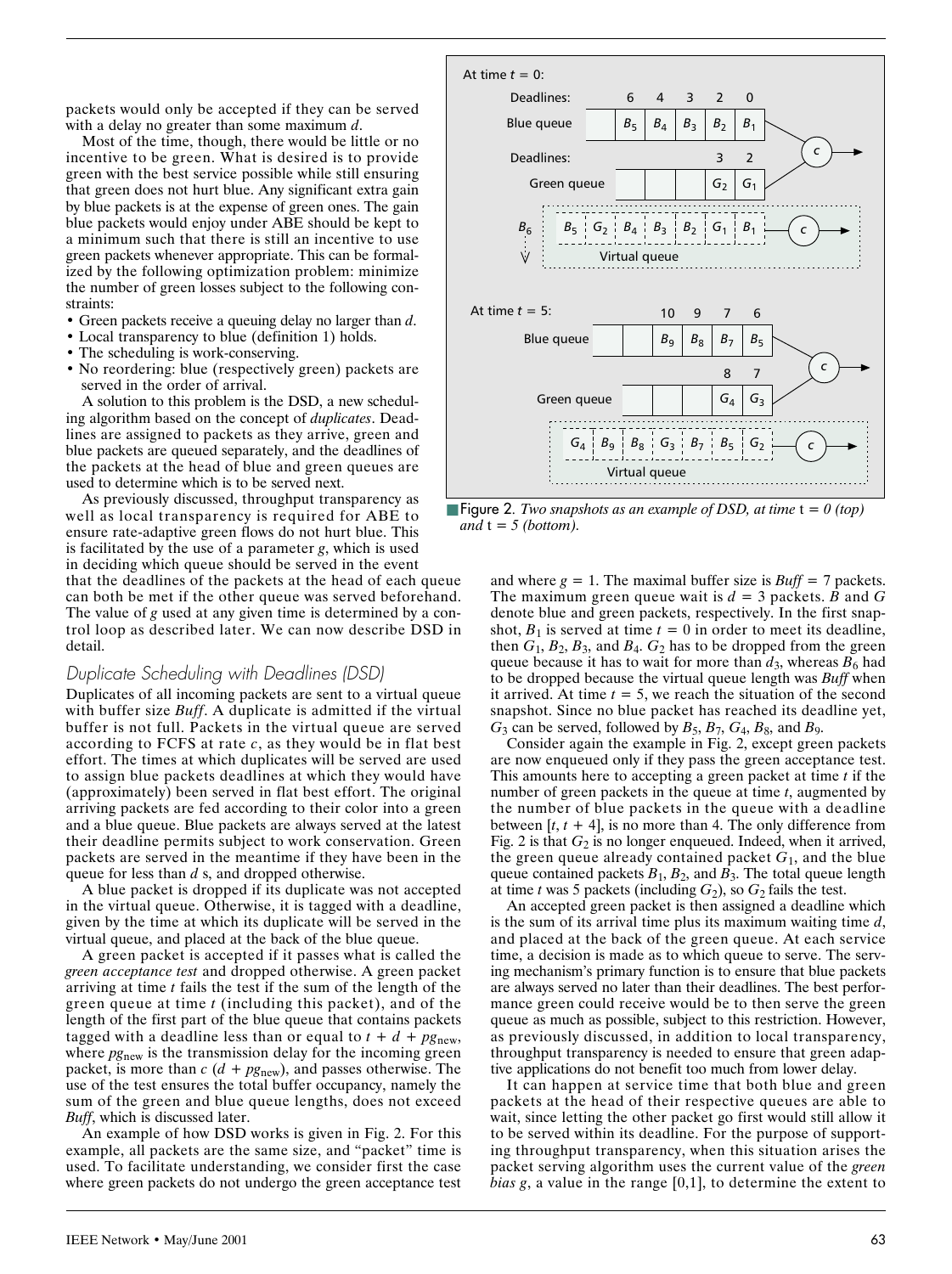which green is favored over blue. More precisely, when both blue and green packets can wait, *g* is the probability that the green packet is served first. The value  $g = 1$  corresponds to the case where green is always favored. Conversely, the value  $g = 0$  corresponds to the systematic favoring of blue packets. In Fig. 2, the packets served would have thus been, successively, *B*1, *B*2, *G*1, *B*3, *B*4, *B*5, *B*7, *G*3, *G*4, *B*8, and *B*9.

A value of *g* less than 1 causes the delay for green traffic to be increased. This increase in delay for green TCP-friendly traffic reduces their throughput, thereby enabling blue traffic to increase its throughput. Increasing the delay of non-TCP-friendly traffic may not reduce their throughput, but blue flows are, in the worst case, equally as protected from this type of traffic as in a flat best effort service. The value of *g* choice is made according to a control loop, described later.

All green packets who miss their deadline by waiting for more than *d* seconds (these packets are said to have become *stale*) are removed from the green queue. At service time, the possible events that arise and packets served by DSD are shown in Table 1.

Pseudocode for DSD is given below. Let *now* be the current time, *p*.deadline denote the latest time a packet *p* can remain in the queue (whose value is tagged onto packet *p*), and *p*.transmissionDelay denote its transmission delay.

#### **Packet Enqueuing Algorithm**

```
packet p arrives at the output port
dup = pAdd dup to the virtual queue
if p is blue
  if dup was dropped from virtual queue
     drop p
else
  vd = queuing delay received by dup
       in virtual queue
  p.\text{deadline} = now + vdadd p to blue queue
else // p is green
  if p fails "green acceptance test"
     drop p
  else
     p.deadline now + d
     add p to green queue
```
#### **Packet Serving Algorithm**

drop stale green packets, those packets from green queue who cannot be served within their deadline headGreen = packet at head of green queue headBlue = packet at head of blue queue if headGreen 0 // no green to serve if headBlue !0 serve headBlue else if headBlue 0 // no blue to serve serve headGreen else // both queues contain packets  $p_q$  headGreen.transmissionDelay dead<sub>a</sub> headGreen.deadline  $p_b$  headBlue.transmissionDelay  $dead_b$  headBlue.deadline if now > dead<sub>b</sub> -  $p_g$ serve headBlue // because it cannot wait else if now > deadg -  $p_b$ 

```
serve headGreen // because it cannot wait
     else with probability g
       serve headGreen
     else
       serve headBlue
"green acceptance test"
  pg_{new} transmission delay for p
  l_g length of green queue
  l_b length of packets in blue queue with
       deadlines < now + d + pg<sub>new</sub>if l_q + l_b > c * d + pg_{new})
     return "p fails test"
  else
     return "p passes test"
```
It is not mandated that the virtual queue employ drop-tail queuing, although in the simulation results shown it is. An active queue management scheme such as random early detection (RED) [17] can be supported for blue traffic by applying it to the virtual queue, and using those results in assigning losses and deadlines.

Removing stale green packets, those packets from the green queue whose deadline cannot be met, involves a search of this queue up to the first alive green packet. In practice, these stale green packets can be cleaned up between service times, as was done in our dummynet implementation, and it has proven sufficiently fast. However, for really high-speed networks this search may prove expensive. As such, further optimizations of this algorithm may be needed, and are the subject of ongoing work.

Some of the building blocks in DSD are similar to those in other scheduling techniques. The calculation and tagging of deadlines to each arriving packet is also performed by earliest deadline first (EDF)[18] schedulers and variants. However, EDF sorts packets according to deadlines, whereas DSD remains first in first out (FIFO) within each of its two queues, and the deadlines are used at service to determine whether the head of the green or blue queue should be served. The use of a virtual queue has been used many times, for example, in an admission control context [19].

## *Properties of DSD*

Let us list some of the most important properties of DSD:

- Buffer space constraint: The total buffer occupancy for real packets (green and blue counted together) is always less than *Buff*, the size of the virtual queue used for duplicates.
- All accepted blue packets will be served by their deadlines. Accepted blues are thus served at the same time as, or earlier than, they would have been in flat best effort.
- All green packets are served before *d*, or otherwise dropped. Low bounded (per hop) delay for the green packets is enforced by dropping a green packet that waits or would have to wait *d* seconds in the queue.
- The green acceptance test does not unnecessarily drop green packets, in the following sense. If all enqueued green packets are to be served, then it is impossible to serve, within *d* seconds, an incoming green packet that arrived at time *t* and would violate the green admission test. In addition, if  $g = 1$ , the green admission test is optimal in the sense that it accepts exactly the green packets that will be served within  $d$  s; otherwise not. Note that if  $g < 1$ , some green packets may become stale and be dropped by the packet serving algorithm.

Points 2 and 3 follow immediately from an earlier section and the pseudo-code. Points 1 and 3 are proven in [20].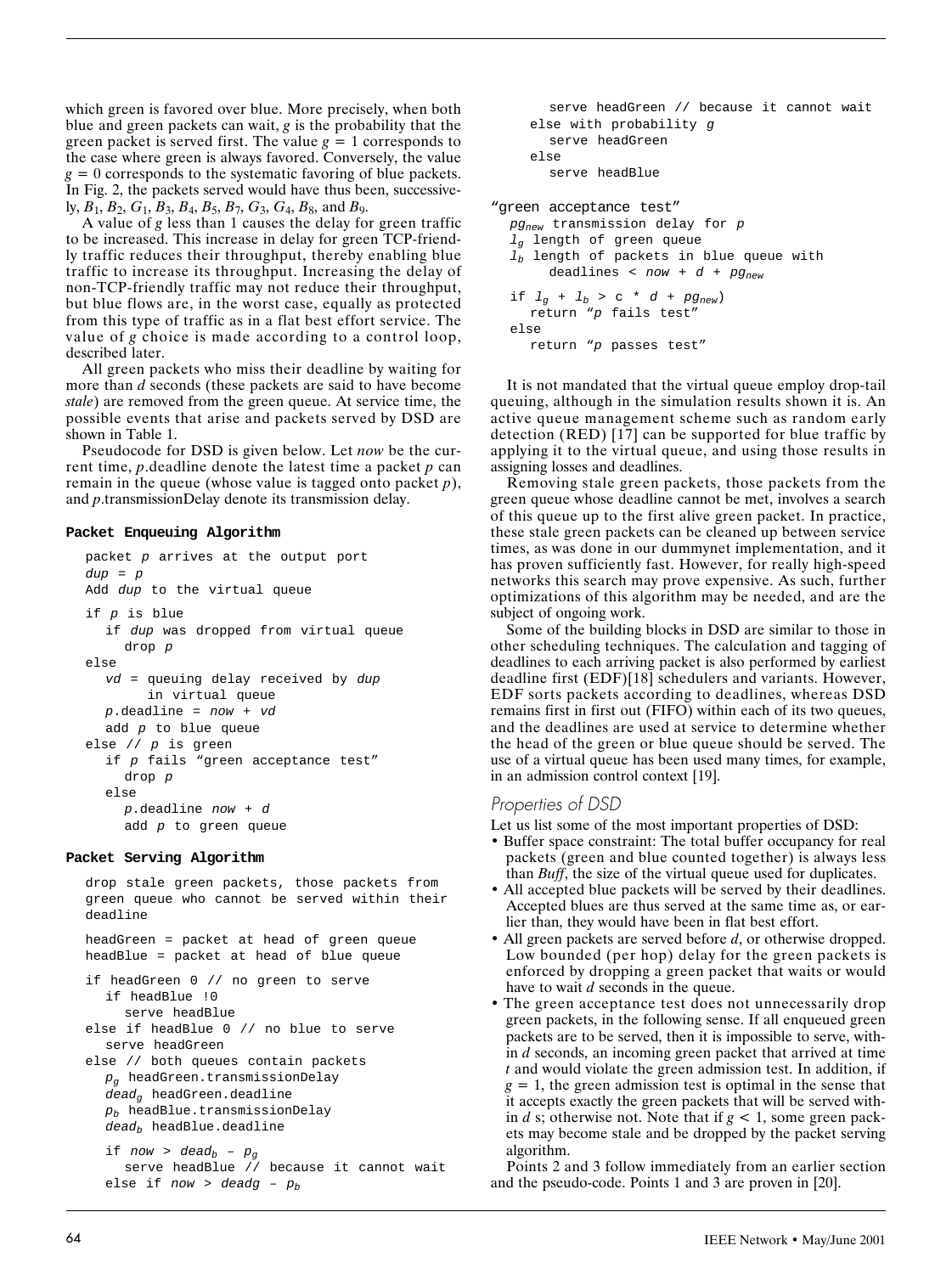## *Control Loop for DSD*

For the reasons described earlier, unlike local transparency, maintaining throughput transparency is by its nature approximate. *g* is used as a control parameter to balance the throughputs of green and blue. These are estimated from Eq. 1, using a fixed value to represent the nonqueuing delay portion of the round-trip time of a flow. This value is chosen to be small, since this favors blue traffic. For purposes of control, flows are assumed to be greedy, since this also increases the protection to blue flows.

Estimates of the delay and loss ratio for both green and blue traffic are monitored. Let  $\theta_b(t)$ 

and  $\theta_{\varrho}(t)$  be these estimates for the blue and green throughput, respectively, at time *t*. The value of *g* is chosen so that their ratio is close to a desired value  $\gamma$ , which is slightly larger than 1, to provide blues with a small advantage in throughput, and to offer a safety margin for protection from errors in throughput estimation.

*g* is updated every *T* s according to the control law,

$$
g(t+T)=(1-\alpha)g(t)+\frac{\alpha}{1+(\gamma\theta_g(t)/\theta_b(t))^K},
$$

where  $\alpha \in (0,1)$  and  $K > 0$  are two control parameters. *T* is a chosen parameter of the system which determines the rate of update of *g*. The initial value of *g* upon commencement of control can be chosen to be 1, namely,  $g(0)1$ .

Let us briefly explain the rationale behind this choice of control law, which we do not claim to be optimal. In the ideal case where  $\theta_b = \gamma \theta_g$ , there should not (a priori) be any bias against blue or green, and the value of *g* should be 1/2. If  $\theta_b$  is larger than  $\gamma \theta_g$ , *g* must be increased, and vice versa if  $\theta_b$  is smaller than  $\gamma \theta_g$ . We wish to maintain symmetry in the amount by which we increase or reduce *g*: the amount by which *g* is increased if  $\theta_b/\gamma \theta_g$  is multiplied by some factor *A* should be the same amount by which *g* is decreased if  $\theta_b/\gamma \theta_g$  is divided by the same factor *A*. Denoting by  $\xi = \ln(\theta_b/\gamma \theta_g)$ , the targeted *g* should therefore be an increasing function  $F$  of  $\xi$  with central symmetry around 0, and such that  $F(0)$  1/2,  $F(\xi)$  0 for  $\xi \rightarrow -\infty$  and  $F(\xi) = 1$  for  $\xi \rightarrow +\infty$ . Such a function is the sigmoid function

$$
F(\xi) = \frac{1}{1 + \exp(-k\xi)}
$$

where *K* is the slope of the function at the origin. The larger *K*, the closer the sigmoid function to the step (heavyside) function



■ Figure 3. *Simulation topology*.

| Event                                                      | <b>What is served?</b>                                                |
|------------------------------------------------------------|-----------------------------------------------------------------------|
| Both queues empty                                          | Nothing                                                               |
| Green queue empty, blue queue not empty                    | Head of blue queue                                                    |
| Blue queue empty, green queue not empty                    | Head of green queue                                                   |
| Head of blue queue cannot wait                             | Head of blue queue                                                    |
| Head of blue queue can wait, head of<br>green queue cannot | Head of green queue                                                   |
| Heads of green queue and blue queue<br>can wait            | With probability $g$ , head of green<br>queue else head of blue queue |

■ Table 1. *Possible events at service time.*

$$
F(\xi) = \begin{cases} 1 & \text{if } \xi > 0 \\ 1/2 & \text{if } \xi = 0. \\ 0 & \text{if } \xi < 0 \end{cases}
$$

The control law

 $g(t + T) = g(t) + \alpha(F(\xi) - g(t)),$ 

where  $\alpha$  is the adaptation gain, will therefore bring  $g$  to the targeted value. If  $0 \le \alpha \le 1$ , this control law keeps *g*(*t*) between 0 and 1 at all times *t*. Replacing  $\xi$  by ln  $(\theta_b/\gamma \theta_g)$  in this equation, we get the control loop equation for the green bias as given in Eq. 2.

The use and control of the green bias *g* is only one possible scheme, and its performance can be improved, for example, by taking into account the deadlines of all the packets in the queues, not just those at the head. Such extensions are the subject of further investigation.

## *Simulation Results*

In this section we show simulations, using ns-2, of DSD run on the topology shown in Fig. 3. There are  $n_{b,1}$  blue sources and  $n_{g,1}$  green sources with an outgoing link propagation delay of 20 ms (sources of type 1), and  $n_{b,2}$  blue and  $n_{g,2}$  green sources with an outgoing 10 Mb/s link of propagation delay 50 ms (sources of type 2). All sources pass the 5 Mb/s link *L* of propagation delay 20 ms, and terminate via a 10 Mb/s link of propagation delay 10 ms. These blue sources are TCP Reno, and the green sources are the TCP-friendly algorithm described in [6]. There is also green traffic which sends a constant rate *r* (CBR) and passes through the link *L*.

The router buffer size was 60 packets (i.e., *Buff* = 60), and the maximum delay green can queue, *d*, was 0.04 s. For sim-

plicity, the size of all packets is fixed at 1000 bytes. The control loop updates its value of *g* every 0.5 s (i.e.,  $T = 0.5$ ), the gain parameter  $\alpha$  was 1.1, and the conservative value of 20 ms was taken to be the round-trip time used for estimating throughput. The router distinguishes green and blue by a bit in the packet header. Each simulation ran for 300 s of simulated time.

The first goal of this simulation study was to show that green does not hurt blue, under a variety of conditions; namely, when there are flows of various round-trip times, where green flows may be either TCPfriendly or non-TCP-friendly, greedy or not and where flows may send a mixture of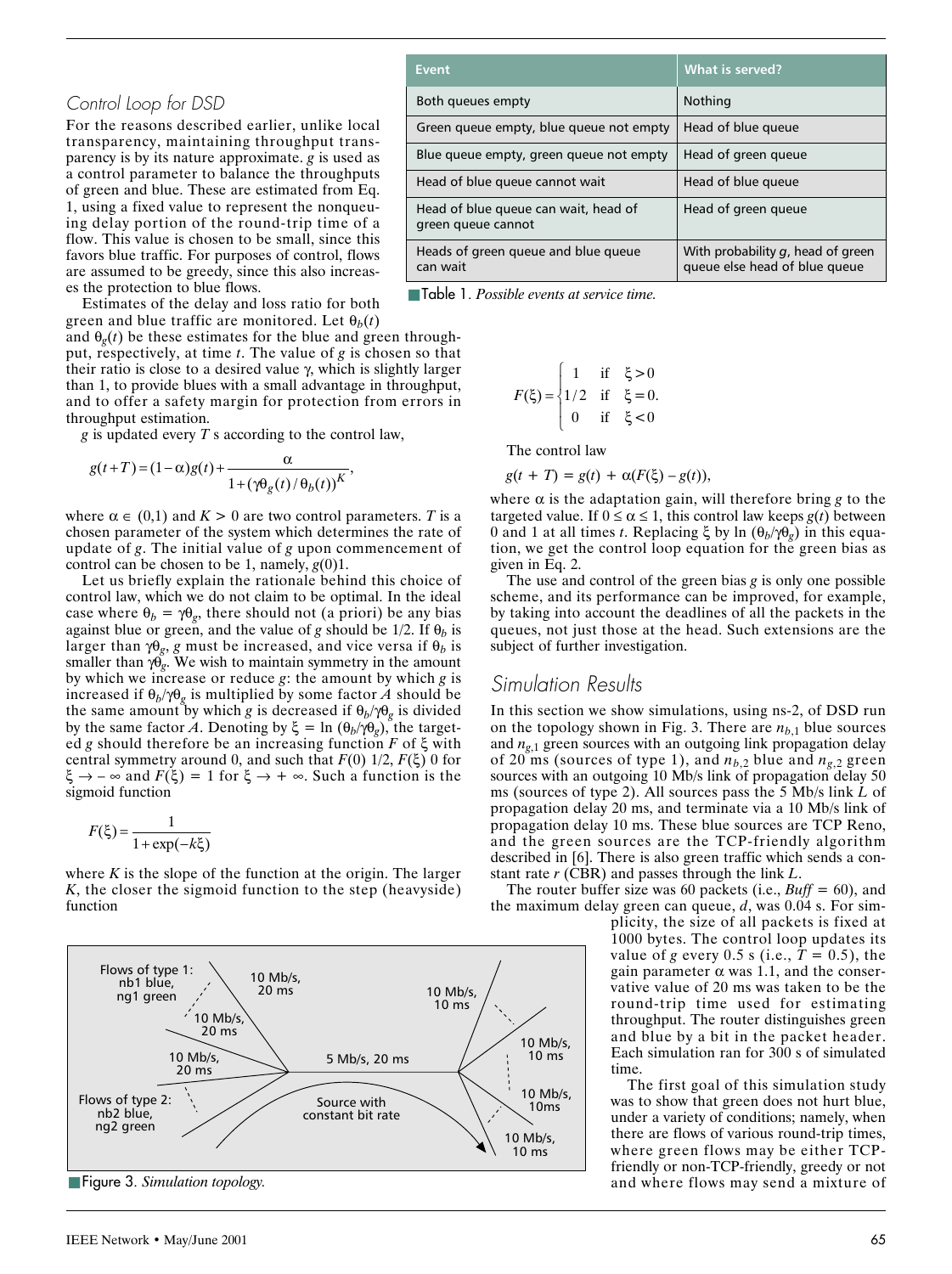

■ Figure 4. *Average packet transfer rate for green and blue connections, as a function of time* t*, when the router implemented DSD and when it implemented flat best effort. The results are obtained by simulating the network shown in Fig. 3, with 5 blue flows and 5 green flows of each type, namely*  $n_{b,1} = n_{b,2} = n_{g,1} = n_{g,25}$  *and no CBR traffic.* 

green and blue packets. In addition to this, we illustrate that green flows benefit from low delay (at the expense of less throughput), and the effect DSD has on the loss rates of each traffic type. The reference simulation is what happens in the flat best effort scenario, in the absence of ABE, where all packets are treated equally at the router.

We first examine some scenarios when there are only TCP and TCP-friendly flows. For the case where there are 5 blue TCP and 5 green TCP-friendly flows of each type  $(n_{b,1} = n_{b,2})$  $n_{g,1} = n_{g,2} = 5$ , Fig. 4 shows the average transfer rate for each blue and green connection, of both types at each time *t*. Figure 5 shows the end-to-end delay distributions received for



■ Figure 5. *Density plot of queuing delay received by green packet under ABE/DSD and flat best effort. 5 blue TCP and 5 green TCP-friendly flows of each type*  $(n_{b,1} = n_{b,2} = n_{g,1} = n_{g,2} = 5)$ .

green packets under ABE and flat best effort. Blue flows of each type receive more throughput with ABE than in flat best effort, thus benefiting from the use of ABE. Green flows receive less, and in exchange the green queuing delay is small and bounded by  $d = 0.04$ s. The green loss ratio was 4.97 percent when using ABE, and 3.3 percent in flat best effort, while the blue loss ratio decreased from 3.2 to 2.5 percent when moving to ABE. The extra throughput blue flows of type 1 receive over type 2 flows follows from the lower round-trip time they experience.

The same number of blue and green sources does not occur in general, and ABE is designed to work independent of asymmetry in the amount of green and blue traffic. For the case where there are 5 blue TCP and 3 green TCPfriendly flows of type 1 ( $n_{b,1} = 5$ ,  $n_{g,1}$ ) = 3), and 3 blue TCP and 5 green TCP-friendly flows of type 2 ( $n_{b,2} = 3$ ,  $n_{g,2} = 5$ ), Fig. 6 shows that again, green does not hurt blue.

The situation where blue traffic is TCP, and green traffic is no longer TCP-friendly, but a constant bit rate (CBR) source, is now examined. Here

there are 5 blue TCP flows of each type  $(n_{b,1} = n_{b,2} = 5)$  and CBR green traffic which sends at 1 Mb/s. The number of packets received for each blue traffic type and for the CBR source is shown as a function of time in Fig. 7. What we see is that the blue traffic receives slightly more throughput with DSD than with flat best effort, due to the local transparency property, and the non-TCP-friendly CBR traffic receives less.

We now look at the scenario where there is blue TCP traffic ( $n_{b,1} = n_{b,2} = 5$ ), and green traffic is composed both of TCP-friendly sources ( $n_{g,1} = n_{g,2} = 5$ ) and CBR traffic of rate 1 Mb/s. The average packet transfer rate for the blue and green of type 1, and the CBR source as a function of time is shown in Fig. 8. The results for type 2 traffic are omitted for ease of reading.

Finally, we look at the case where TCP-friendly flows mix their traffic. In this instance, the flows do not logically decide, based on network conditions, how much traffic to send as blue and how much as green, and this is the subject of further work. Rather, a simple method is used here where, by randomization, the TCP-friendly sources of type 1 send approximately 20 percent blue packets and 80 percent green. Again  $n_{b,1} = n_{b,2} = n_{g,1}$  $= n_{g,2} = 5$ , and there is CBR green traffic of 1 Mb/s. Figure 9 shows that again, green does not hurt blue. The mixed color sources get a throughput that lies between what they would have gotten were they 100 percent green and what they would have gotten if they were 100 percent blue.

# *Related Work*

As the Internet evolves toward a global communication infrastructure, a number of proposals exist for providing QoS architectures. These aim to support more sophisticated services than those provided by flat best effort services. Currently there are two broad families for QoS provision; both are based on some form of priority and service differentiation.

The first family of solutions, integrated services (IntServ), uses reservations (admission control) and requires routers to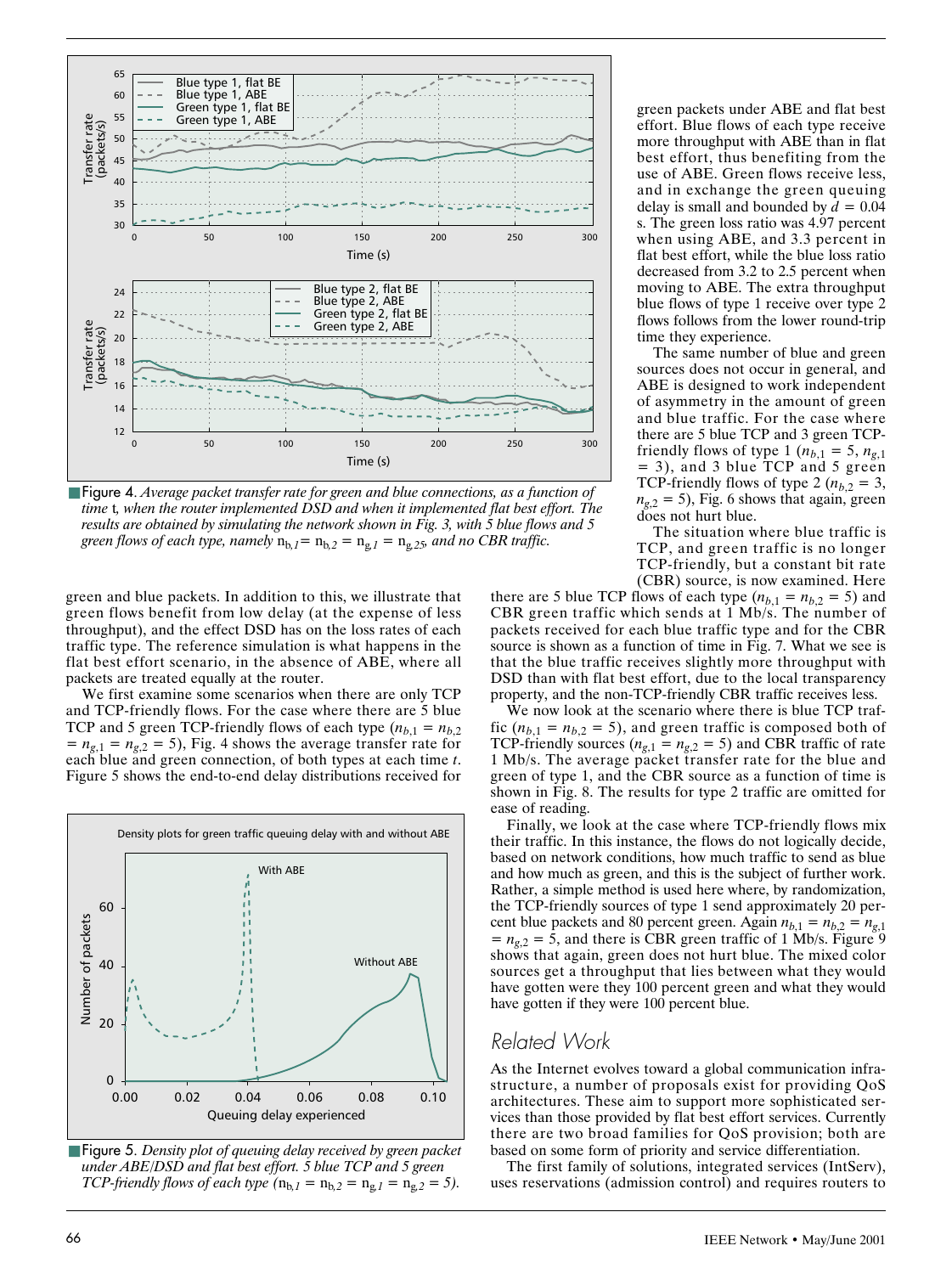

■ Figure 6. *Average packet transfer rate per green and blue connection, as a function of time t, when the router implemented ABE/DSD and when it implemented flat best effort. The results are obtained by simulating the network shown in Fig. 3, with*  $n_{b,I} = 5$ ,  $n_{g,I} =$ *3,*  $n_{b,2} = 3$ ,  $n_{g,2} = 5$ .

manage per-flow states and perform per-flow operations. It also requires per-flow accounting and charging. The second family of solutions, differentiated services (DiffServ), is based on a coarser notion of QoS, focusing on aggregates of flows in the core routers and intending to differentiate between service classes rather than provide absolute per-flow QoS measures.

IntServ has been shown to exhibit much higher flexibility and assurance than those provided by DiffServ. However, the main disadvantages of these services are that they are less scalable and robust than DiffServ. Hence, these latter services have

been the focus of attention lately mainly because they move the complexity of QoS provision from the core to the edges of the network, where it may be feasible to maintain a restricted amount of per-flow state. Often IntServ are identified as being supported by stateful network architectures (because of the per-flow management), while DiffServ is underpinned by stateless network architectures.

An example of such an architecture is Scalable Core (SCORE) proposed by Stoica and Zhang [21] with the aim of providing guaranteed services without per-flow state management. They proposed the dynamic packet state (DPS) technique to estimate the aggregate reservation rate and use that estimate to perform admission control. To achieve this, they perform core-stateless fair queueing (CSFQ) using DPS to encode dynamic per-flow state in the context of approximating the fair queuing algorithm. Nandagopal *et al.* [22] also proposed a core stateless QoS architecture (called Corelite) which offers per-hop per-class relative average delay differentiation and endto-end delay adaptation.

There are several proposals for supporting QoS through DiffServ. Crowcroft [23] proposed a low delay service, analyzed by May *et al.* [24], coded with a single bit. Turning on this bit ensures that the packet receives serving priority while constrained to a smaller buffer size. Depending on the input traffic and the buffer sizes of both types of traffic, this typically would result in the low delay traffic also having more throughput. Similarly, expedited forwarding (EF) [25] aims to provide extremely low loss and low queuing delay guarantees. SIMA [26] offers applications the choice of a level  $(0-7)$ of how "real-time" its traffic is, with each level having relatively lower delay and loss ratio than the previous one.

Dovrolis *et al.* [27] described a proportional differentiation model where the quality between classes of traffic is proportional and thus can be per-

formed independent of the load within each class. Central to their work was the utilization of two packet schedulers, backlog proportional rate (BPR) and waiting-time priority (WTP), to approximate the behavior of the proportional differentiation model. Moret and Fdida [28] also described a two-class proportional differentiation model called the proportional queue control mechanism (PQCM). Both studies propose controlling the relative queuing delays between classes.

All of these proposals couple low delay with improved throughput, and use some form of priority. They can be used to support adaptive and nonadaptive interactive applications,



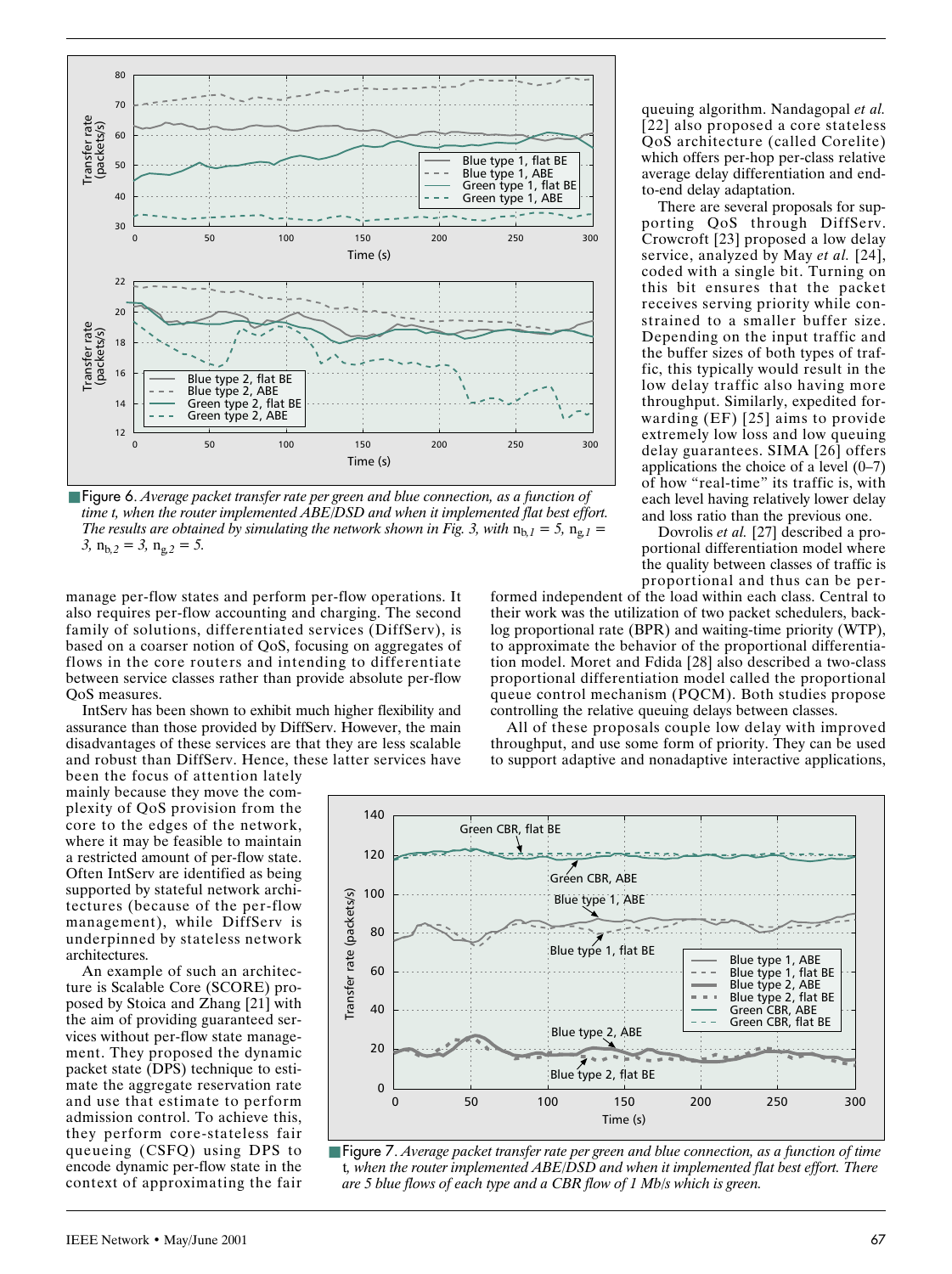

■ Figure 8. *Average packet transfer rate per green and blue connection of type 1*, *and for the CBR source as a function of time* t*, when the router implemented ABE/DSD and when it implemented flat best effort. The CBR source sends at 1 Mb/s, and there are 5 of each other type of source running.*

provided that some form of admission control is performed. They can provide a premium service, at a price that has to be higher than best effort service (otherwise all traffic would use the better service). In contrast, ABE green packets cannot be said to receive better treatment than blue ones, and ABE may be introduced as a replacement for the existing best effort service. On the other hand, ABE is not suited to support multimedia applications which require hard guarantees and cannot adapt.

Assured forwarding (AF) [29] is also a differentiated service.

It divides AF traffic into classes within each of which there are distinct levels of drop precedence. It offers an assurance that IP packets are forwarded with high probability as long as the aggregate input traffic within a class does not exceed an agreed profile. The authors also suggest that an AF class could be used to implement a low delay service where low loss is not an objective, by allocating an AF class with a low buffer space (call it the low delay AF class). Such a service is in principle different from ABE, which views all blue and green packets as one class; the service received by green packets is dependent on the amount of green and blue traffic. In contrast, the performance of an AF low delay class is not expected to be affected by the amount of best effort traffic. In that sense, the low delay AF class is a differentiated service which requires differentiated charging, contrary to ABE. Hence, ABE can be viewed as being positioned between flat best effort service and AF.

Lastly, destination drop might appear as an alternative to ABE that would require no support from the network. This alternative would consist in having the destination drop all packets that arrive too late, say, after a transit deadline. However, it wastes network resources, since packets are dropped after being carried by the network, and the overall performance of such a scheme can become very poor [14].

# *Conclusions*

We have described ABE, a new service which enables best effort traffic to experience low delay, possibly at the expense of more throughput. ABE is targeted at providing low delay with no concept of reservation or signaling, and while retaining the spirit of a flat rate network. The service choice of green or blue is self-policing since the user/application will be coaxed into choosing one or the other, or indeed a mixture of both, based on its traffic profile objectives. ABE allows a collection of rateadaptive multimedia applications to drive the network into a region of moderately high load and low delay. It also allows such an application to trade reduced throughput for low delay, thus in some cases increasing its utility. The design of a multimedia adaptive application that would exploit the new degree of freedom offered by ABE can be found in [6]. Note, however, that ABE also brings benefits if there are nonadaptive UDP applications.

It should be stressed that ABE is a new service in its own right, not a substitute for reservation or priority services. In contrast, with ABE both delay-sensitive (green) and through-

put-sensitive (blue) traffic share the same resources, and high load in either pool affects the other. We proposed to introduce ABE as a replacement for the existing best effort Internet service.

We have defined the ABE service, its requirements and properties. We also addressed deployment issues. In addition, we have presented a router implementation based on a new scheduling scheme (DSD), and discussed its compliance. Our simulation results show the benefits of the new degree of freedom offered by ABE in best effort services. We have found



■ **Figure 9**. *Average packet transfer rate per green and blue connection, as a function of time* t*, when the router implemented ABE/DSD and when it implemented flat best effort. The results are obtained by simulating the network shown in Fig. 3, with*  $n_{b,1} = n_{g,1} = 3 = n_{b,2} = 3$   $n_{g,2} = 5$ , and the TCP-friendly sources *of type 1 sent 20 percent blue and 80 percent green packets.*